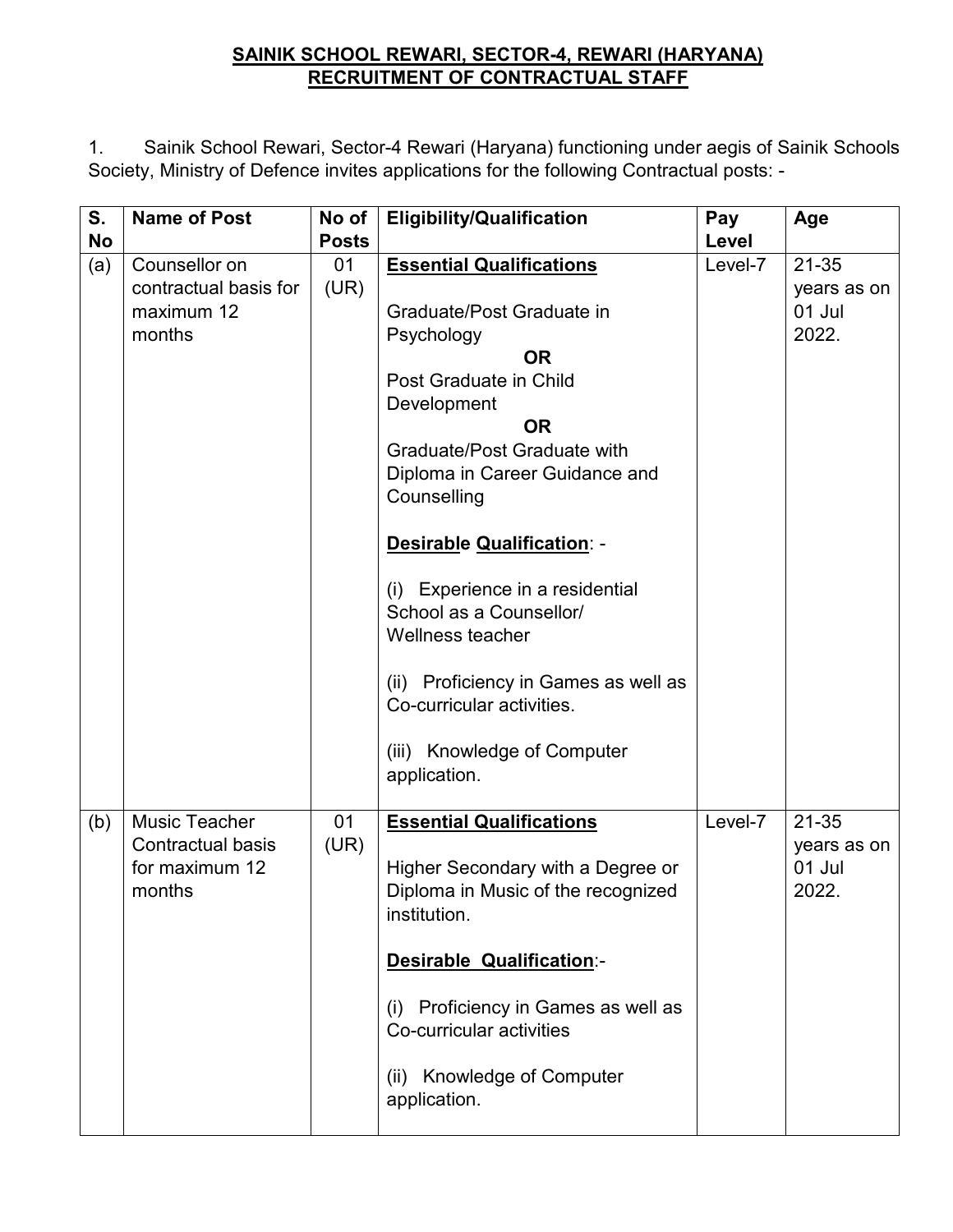| S.        | <b>Name of Post</b>                                                     | No of        | <b>Eligibility/Qualification</b>                                                                                                                                                                                                                                                                                                                                                                                                                                                                                                                                                                                                                                                                                        | Pay     | Age                                         |
|-----------|-------------------------------------------------------------------------|--------------|-------------------------------------------------------------------------------------------------------------------------------------------------------------------------------------------------------------------------------------------------------------------------------------------------------------------------------------------------------------------------------------------------------------------------------------------------------------------------------------------------------------------------------------------------------------------------------------------------------------------------------------------------------------------------------------------------------------------------|---------|---------------------------------------------|
| <b>No</b> |                                                                         | <b>Posts</b> |                                                                                                                                                                                                                                                                                                                                                                                                                                                                                                                                                                                                                                                                                                                         | Level   |                                             |
| (c)       | Art Master on<br>Contractual basis<br>for maximum 12<br>months          | 01<br>(UR)   | <b>Essential Qualifications.</b><br>(Any of the following): -<br>Graduate with Drawing and<br>(i)<br>Painting/Art/Fine Art with minimum<br>two years' full-time diploma from a<br>recognized institute.<br>(ii)<br>MA in Drawing<br>and<br>Painting/Fine Art from a recognized<br>University.<br>Higher Secondary/<br>(iii)<br>Intermediate/Senior<br>Secondary<br>exam with minimum 04 years full<br>time Diploma in Painting/Fine Art<br>from a recognized institute.<br><b>Desirable Qualification:-</b><br>(i) Experience of teaching in the<br>concerned subject.<br>(ii) CTET/STET.<br>(iii) Proficiency in Games as well<br>as Co-curricular activities.<br><b>Knowledge of Computer</b><br>(iv)<br>application. | Level-7 | $21 - 35$<br>years as on<br>01 Jul<br>2022. |
| (d)       | Mess Manager on<br><b>Contractual basis</b><br>for maximum 12<br>months | 01<br>(UR)   | <b>Essential Qualifications.</b><br>Matriculation or equivalent<br>(i)<br>from a recognized board.<br>At least five years' experience<br>(ii)<br>of running a catering organization<br>independently in the civil, in the<br>Defence Services or in any other<br>similar organization.<br><b>Ability</b><br>maintain<br><b>Mess</b><br>(iii)<br>to<br>Accounts.                                                                                                                                                                                                                                                                                                                                                         | Level-5 | 18-50<br>years as on<br>01 Jul<br>2022.     |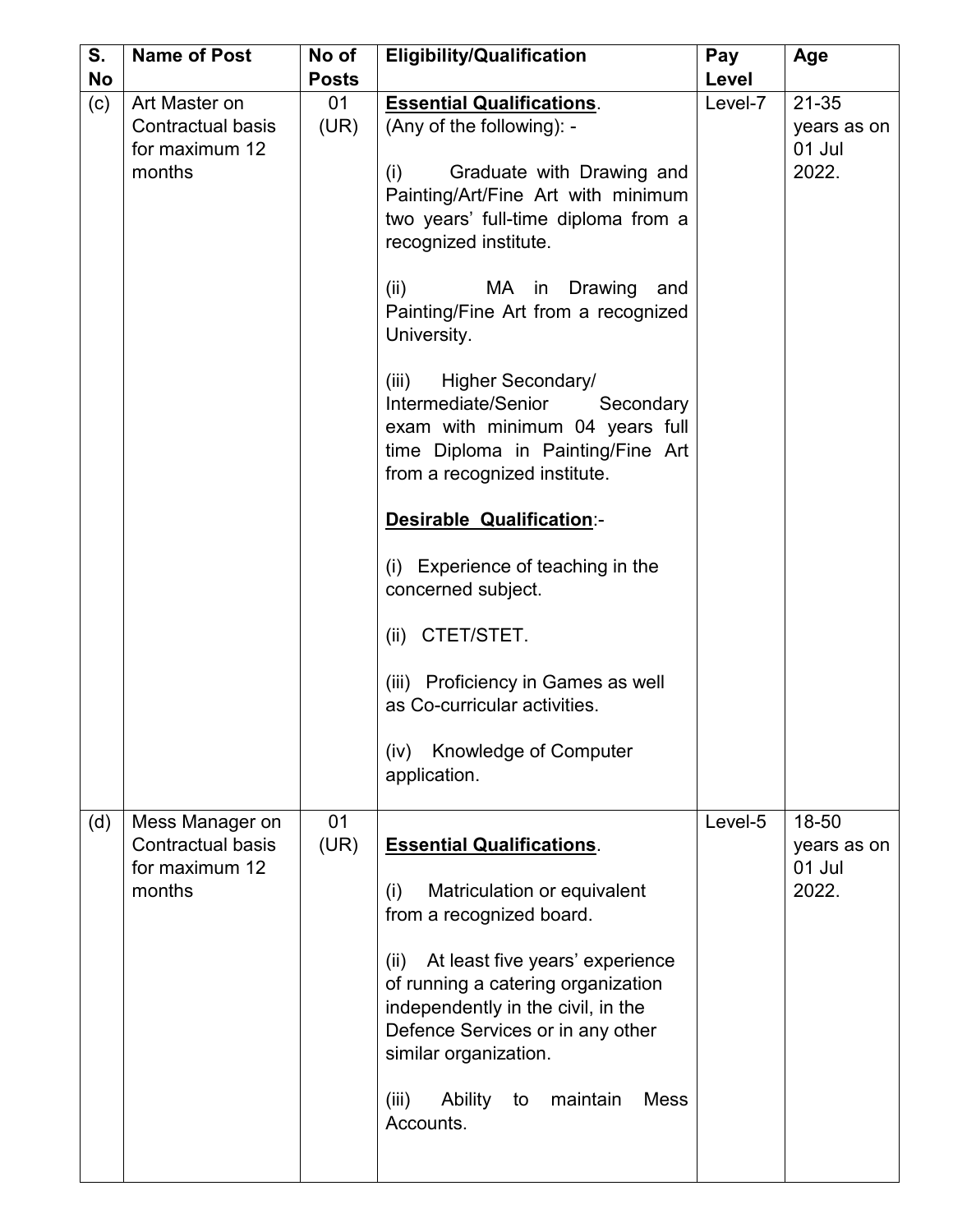|     |                                                                       |      | <b>Desirable Qualification:-</b>                                                                                                      |         |                                |
|-----|-----------------------------------------------------------------------|------|---------------------------------------------------------------------------------------------------------------------------------------|---------|--------------------------------|
|     |                                                                       |      | Diploma/Degree in Catering<br>(i)<br>from a recognized institution.                                                                   |         |                                |
|     |                                                                       |      | JCO or equivalent from<br>(ii)<br>Catering trade or with more than 05<br>years catering experience.                                   |         |                                |
| (e) | <b>Lower Division</b>                                                 | 01   | <b>Essential Qualifications.</b>                                                                                                      | Level-2 | 18-50                          |
|     | Clerk on<br><b>Contractual basis</b><br>for maximum 12<br>months      | (SC) | Should have passed<br>(i)<br>Matriculation from any recognized<br>Board.                                                              |         | years as on<br>01 Jul<br>2022. |
|     |                                                                       |      | (ii) Typing speed at least 40 words<br>per minute.                                                                                    |         |                                |
|     |                                                                       |      | (iii) Proficiency in Computer, MS<br>Word, MS Excel, Power Points and<br>Internet.                                                    |         |                                |
|     |                                                                       |      | <b>Desirable Qualification:-</b>                                                                                                      |         |                                |
|     |                                                                       |      | Knowledge of short hand and<br>(i)<br>ability to correspond in English will<br>considered<br>be<br>additional<br>an<br>qualification. |         |                                |
|     |                                                                       |      | Knowledge of Accounting<br>(iv)<br>procedure, Inventory Management<br>etc.                                                            |         |                                |
| (f) | <b>Nursing</b><br><b>Sister</b>                                       | 01   | <b>Essential Qualifications.</b>                                                                                                      | Level-4 | 18-50                          |
|     | (Female)<br>on<br>Contractual<br>basis<br>12<br>for maximum<br>months | (UR) | Nursing Diploma/Degree from<br>(i)<br>a recognized Board or University.                                                               |         | years as on<br>01 Jul<br>2022. |
|     |                                                                       |      | 5 years of experience or ex-<br>(ii)<br>serviceman of Medical Assistant<br>trade with at least 5 years' service<br>after training.    |         |                                |
|     |                                                                       |      | <b>Desirable Qualification:-</b>                                                                                                      |         |                                |
|     |                                                                       |      | Candidates with experience of<br>(i)<br>working in any residential Public<br>School will be given preference.                         |         |                                |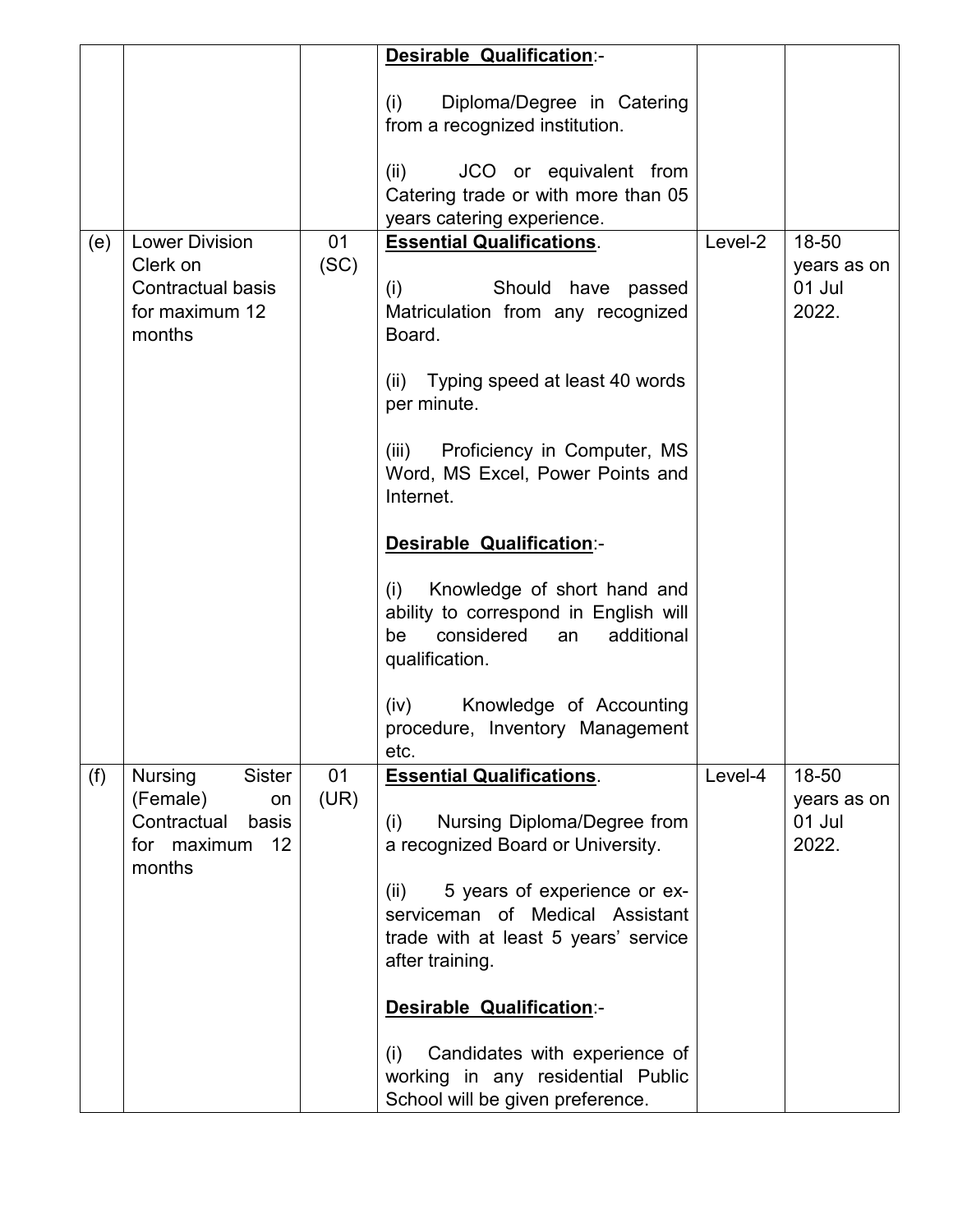2. The maximum age-limit prescribed to a post shall be increased by 5 years in case of candidates belonging to Scheduled Caste and Scheduled tribes and by 3 years in case of candidates belonging to OBCS.

3. Interested candidates should apply to the Principal, Sainik School Rewari, Sector-4, Rewari (Haryana)-123401 on the prescribed format available on School website **www.ssrw.org** along with attested copies of certificates and testimonials **mentioning % of marks from Matriculation onwards,** a passport size photograph including telephone/mobile number, E-mail, crossed **Bank Draft of Rs 500/-(Non refundable) drawn in favour of Principal, Sainik School Rewari, Payable at Punjab National Bank, Distt. Secretariat, Rewari (Code 4681).** and self-addressed envelope affixed with Rs 30/- Stamps. The candidates belonging to Scheduled Caste and Scheduled Tribes will not be required to pay any application fees.

**4. Last date of receipt of applications in the school is 07 July 2022**. School will not be responsible for any postal delay. **Only short-listed candidates will be called for selection process.** No TA/DA will be admissible for attending the selection process. The school administration reserves the right to increase/decrease or cancel the vacancies due to administrative/policy reasons, as per the guidelines of Sainik Schools Society Rules & Regulations.

Principal